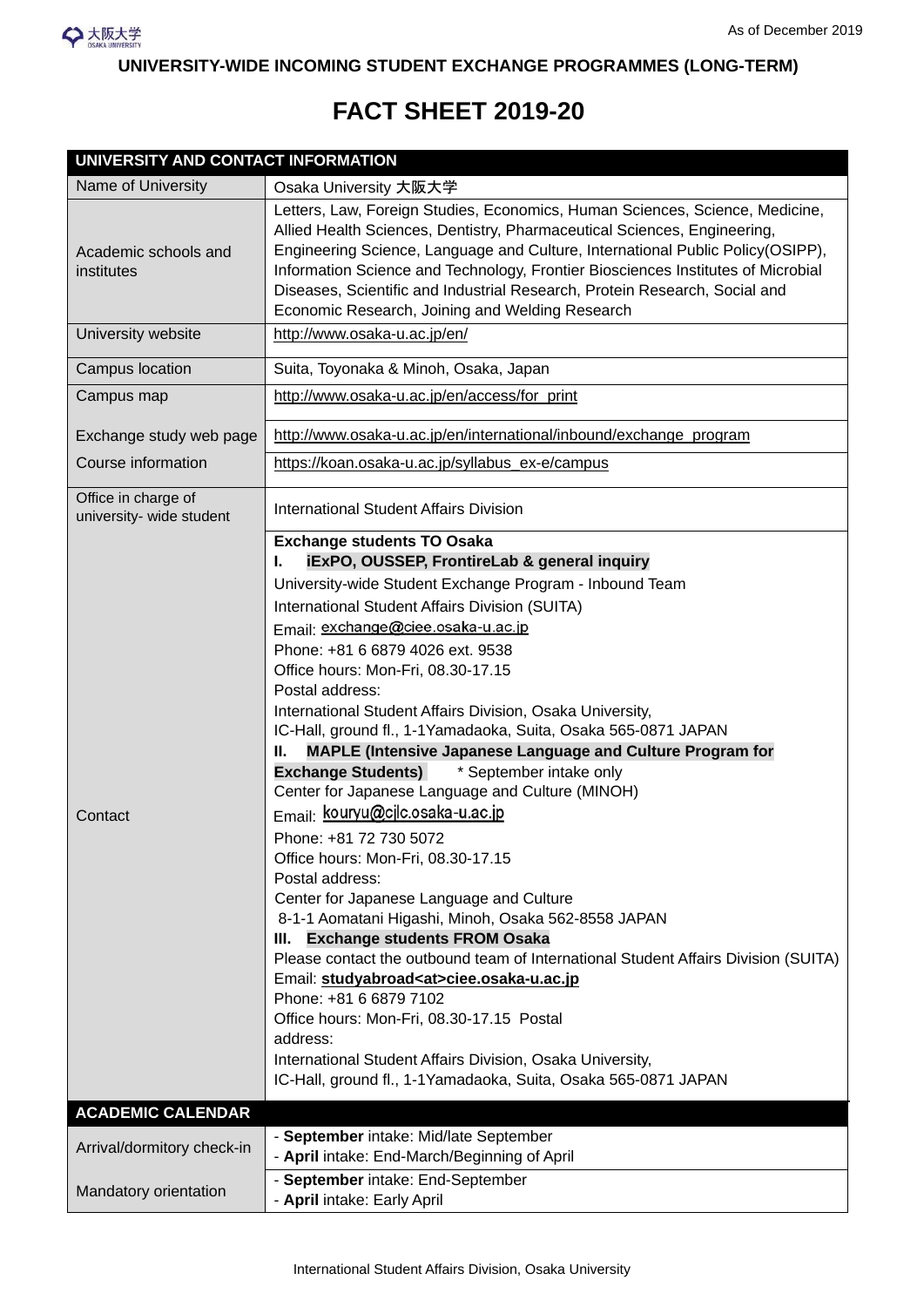

| Exchange terms                                                    | - Fall&Winter: Late September to February (15 course work weeks)<br>- Spring&Summer: April to August (15 course work weeks)                                                                                                                                                                     |
|-------------------------------------------------------------------|-------------------------------------------------------------------------------------------------------------------------------------------------------------------------------------------------------------------------------------------------------------------------------------------------|
| Term-end exam periods                                             | - Fall&Winter: End-January to Early February<br>- Spring&Summer: Early to Mid-August                                                                                                                                                                                                            |
| <b>Term breaks</b>                                                | - Fall&Winter: End-December to Early January, Mid-February to End-March<br>- Spring&Summer: Mid-August to End-September                                                                                                                                                                         |
| Course registration periods                                       | - Fall&Winter: Early to mid-October<br>- Spring&Summer: Mid to late April                                                                                                                                                                                                                       |
| Grade release                                                     | - Fall&Winter: Late September<br>- Spring&Summer: Late March                                                                                                                                                                                                                                    |
| <b>ACADEMIC INFORMAION</b>                                        |                                                                                                                                                                                                                                                                                                 |
| Exchange period                                                   | Standard 5 months or 10 months, starting either in April or September*                                                                                                                                                                                                                          |
| Degree level                                                      | Undergraduate and postgraduate                                                                                                                                                                                                                                                                  |
| Relevant major/degree                                             | Any fields of degree accepted**                                                                                                                                                                                                                                                                 |
| Credit award                                                      | ☑ Special Auditor (S.A., credit-based)<br>□ Special Research Student (S.R.S., non-credit based)                                                                                                                                                                                                 |
| Programs                                                          | iExPO(S.A./S.R.S.), FrontierLab(S.A./S.R.S.), OUSSEP(S.A.), Maple(S.A.) *All<br>incoming exchange students MUST enroll in one of these programs.                                                                                                                                                |
| Study type                                                        | Course work (S.A.) or Research (S.A./S.R.S.)                                                                                                                                                                                                                                                    |
| Instruction languages                                             | Japanese or English                                                                                                                                                                                                                                                                             |
| Credit and grading system                                         | S(100-90) /A(89-80) /B(79-70) /C(69-60) /F(59-) FAIL<br>One OU credits are equivalent to 45-hour study including class, revision and self-study.<br>A semester-long 90-minute weekly lecture (15 sessions) is typically worth two credits.                                                      |
| Japanese language class                                           | Both credit-based and non-credit courses are open for registration.                                                                                                                                                                                                                             |
| <b>BASIC ELIGIBILITY FOR APPLICATION</b>                          |                                                                                                                                                                                                                                                                                                 |
| Student/academic<br>residency                                     | Degree-seeking student on continuous full-time status at home university,<br>successful credit accumulation of at least one academic year in the degree<br>program of home university (by the time of application), good academic<br>standings (equivalent to GPA 3.0+/4.0, B+ in ECTS grading) |
| Language requirements                                             | TOEFL iBT 80+/IELTS 6.0 for FrontierLab/OUSSEP. JLPT N1 or N2 for iExPO<br>Japanese-based program; N3-N4 for Maple program                                                                                                                                                                      |
| <b>NOMINATION AND APPLICATION PROCESS</b>                         |                                                                                                                                                                                                                                                                                                 |
| Application information<br>availability                           | Emailed to the registered exchange coordinator/study-abroad office of our<br>partner 8 months before enrolment. Application guides and information are not<br>put on university web page.<br>- September intake (Fall&Winter): End-December<br>- April intake (Spring&Summer): End-August       |
| Nomination deadline                                               | - September intake (Fall&Winter): Last day of February<br>- April intake (Spring&Summer): Last day of September                                                                                                                                                                                 |
| Application deadline                                              | - September intake (Fall&Winter): End-March<br>- April intake (Spring&Summer): Last day of October                                                                                                                                                                                              |
| Method of nomination                                              | Online (exchange coordinator's log-in required, web form)                                                                                                                                                                                                                                       |
| Method of application/<br>documents submission                    | Online (student's log-in required, web form & PDF upload)                                                                                                                                                                                                                                       |
| IT facility requirements to<br>use online application web<br>page | Windows PC or Mac computer with secured internet access*<br>$\mathbf{1}$ .<br>PDF converter software<br>2.<br>3.<br>Image scanner<br>Reliable E-mail<br>4.<br>* The application web page is not guaranteed to work on tablet computers,<br>smartphone or any other mobile devices.              |
| Application materials                                             | Online application form, statement of purpose, career goal essay, school<br>affiliation request form, intended list of courses or research application, latest<br>official academic transcripts, academic reference letter, official language test<br>score report, photocopy of passport       |